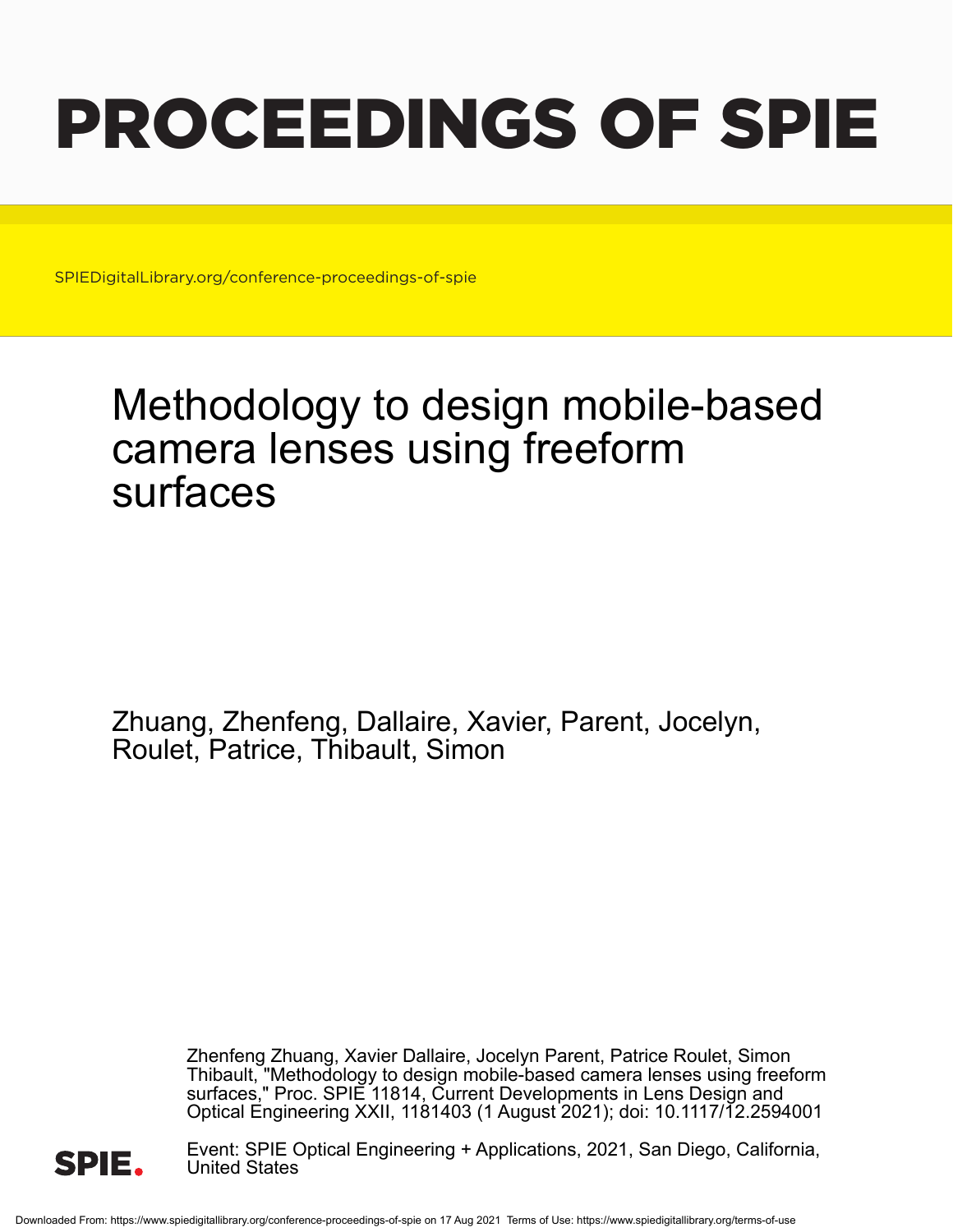### **Methodology to design mobile-based camera lenses using freeform surfaces**

Zhenfeng Zhuang<sup>1</sup>, Xavier Dallaire<sup>1</sup>, Jocelyn Parent<sup>1</sup>, Patrice Roulet<sup>1</sup>, Simon Thibault<sup>1,2</sup> <sup>1</sup>Immervision Inc, 2020 Robert-Bourassa Blvd., Suite 2320, Montreal, Quebec, H2A 2A5 Canada <sup>2</sup>Centre d'optique, photonique et laser, Département de physique, de génie physique et d'optique, Université Laval, 2375, rue de la Terrasse, Québec G1V 0A6, Canada

#### **ABSTRACT**

Freeform technology is one of the most promising solutions for enhancing the capability of aberration correction and improving performance of optical systems. Aiming to demonstrate the freedom and flexibility of optical system design, several challenging design examples using freeform surface are presented, including two wide-angle camera lenses adopting even and odd pedal polynomial formulations for symmetric optical surface description, and an anamorphic cinema lens employing non-rotationally symmetric surfaces for capturing a wider aspect ratio and offering a  $1.33 \times$  squeeze factor on a 4:3 sensor size. Methods and constraints for designing and optimizing the optical systems are discussed. The optical performances of these design examples are analyzed and the results verify the practicability and effectiveness of the proposed formulations and design strategies in the field of freeform imaging optical design.

**Keywords:** Lens system design, optical systems, geometric optical design, aspherics

#### **1. INTRODUCTION**

Freeform optics has attracted much attention from optical engineers owning to its unique features in manipulating rays by carefully using designed the surface shapes, which are defined as variables, such as control points, coefficients, vectors and so on. Compared to conventional spherical or aspherical surfaces, freeform surfaces afford higher degrees of freedom in optical design and contribute to superior performance on account of the flexibility of arbitrary surface shapes. Therefore, freeform surfaces have been widely implemented to realize complex irradiance distributions [1-3] as well as to enhance image quality in imaging optical systems [4-6].

In the most general meaning, the term "optical freeform" is used to refer to surface non-linear surfaces or those without rotational symmetry. To provide specific clarification, the complex rotationally symmetric surface description can be classified as a freeform surface, in comparison with conventional aspheric surface. There are three main methods to realize the freeform optical design. The first one is to take a direct method by calculating the surface normals with the incident ray as well as the emergent ray [7,8]. The discrete points are fitted as a starting point, and then further optimized in combination with classical optimization methods. However, this method is often unpractical in finding the optimum solution and leads to inconsistent results. The second solution is to combine pre-defined surface descriptions with classic optical systems [6,9,10], for example: Qbfs asphere, Zernike polynomial, xy polynomial, or non-uniform rational B-splines (NURBS). Numerous analyses and applications were conducted with these freeform surfaces. However, the studies revealed the appalling level of dependence on the starting points about state-of-the-art freeform optical design methods. Another means of is to consider alternative freeform surface representations. Cakmakci presented an optical surface representation considering local basis functions [11]. A modified Zernike polynomial was introduced to represent tilt surfaces [12]. A Nagata patch, including form errors of fabrication processes, was adopted to stand for the description of optical surfaces [13].

In this work, we present a pedal-based freeform surface representation specially developed for replacing the S-shaped optical element that is the most frequently utilized in the mobile-based camera lens. Our representation combines a base surface and a pedal-based polynomial function. The schemes are implemented in the mobile-based camera lens design. Two design examples that integrate an extended odd pedal-based freeform surface and even pedal-based freeform surface are offered. Also, an anamorphic cinema lens using xy polynomial surfaces is introduced. Design strategies, including discussion of constraints and downsides of conventional rotationally symmetric optical system are proposed. The application of this method for designing a miniature cinematic lens is illustrated, and the image quality is evaluated and analyzed.

> Current Developments in Lens Design and Optical Engineering XXII, edited by R. Barry Johnson, Virendra N. Mahajan, Simon Thibault, Proc. of SPIE Vol. 11814, 1181403 · © 2021 SPIE CCC code: 0277-786X/21/\$21 · doi: 10.1117/12.2594001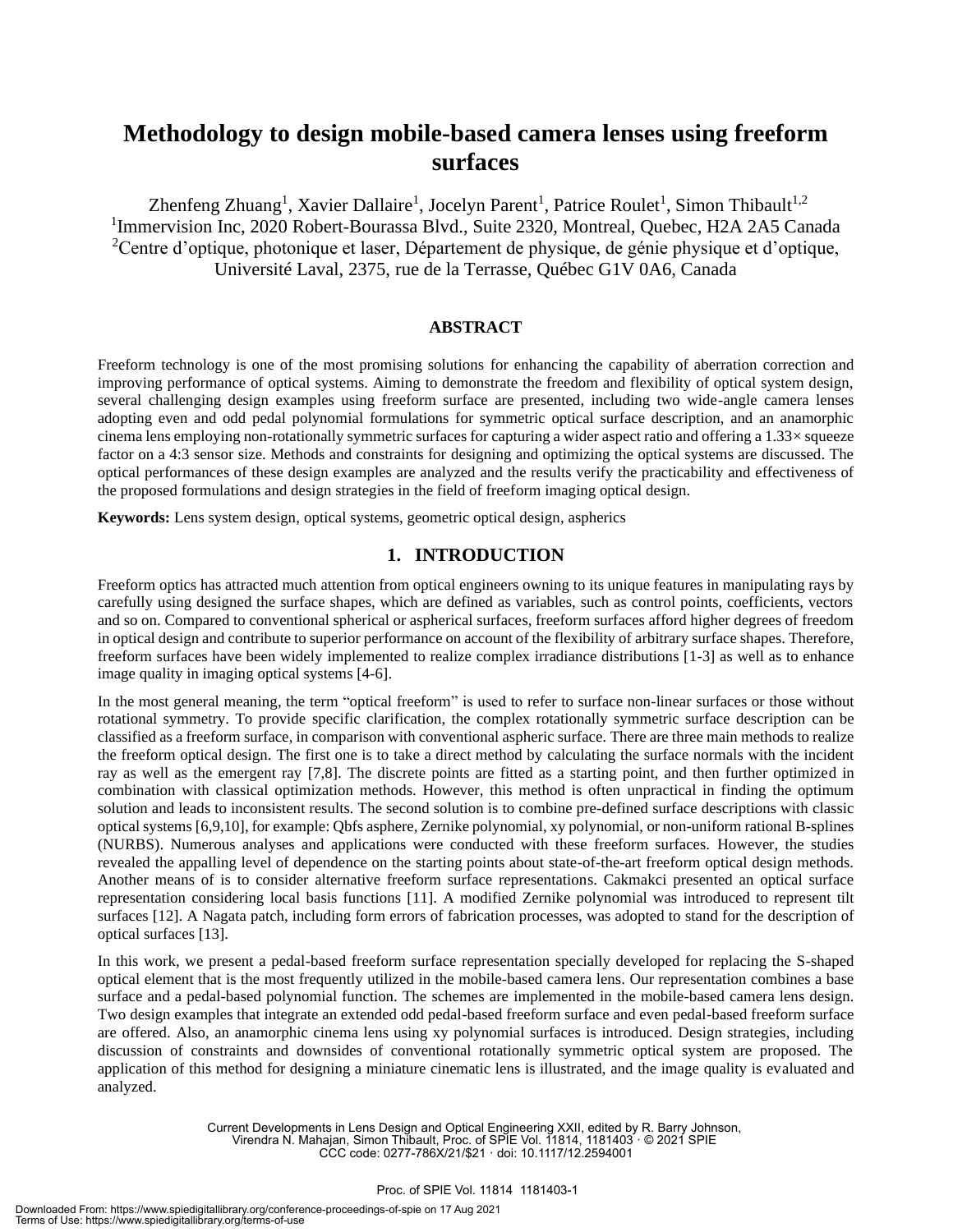#### **2. CAMERA LENS USING SYMMETRICAL PEDAL-BASED FREEFORM SURFACE**

#### **2.1 Representation methods for freeform surfaces with form resembling**

A pedal-curve is identical to the S-shaped aspheric surfaces that are regularly adopted in mobile-based optical system. The surface sag of the pedal-curve can be determined as [14]:

$$
S = b - \sqrt{\frac{b^2 - 2r^2 + \sqrt{b^4 + 4(a^2 - b^2)r^2}}{2}} \tag{1}
$$

where a and b are the semi-major and semi-minor axis of the pedal curve, respectively.  $r = \sqrt{x^2 + y^2}$  is the radial coordinate of the surface. Similar to the construction of the extended odd aspheric surface, the sag of the freeform surface can be represented as a base surface with a linear combination of pedal function. The base surface is commonly a conic surface, thus, Eq. (1) can be expressed as [15]:

$$
Z_{(r)} = \frac{cr^2}{1 + \sqrt{1 - (1 + k)c^2r^2}} + \sum_{i=1}^{n} A_i S^i
$$
 (2)

where R=1/c is the radius of curvature of the surface, k is the conic constant, and  $S^i$  is the i'th order pedal function and  $A_i$ is the corresponding coefficient. User defined surface (UDS) offers an approach to define any surface that can be described as an explicit mathematical function form  $Z = F(x,y)$ . An odd pedal-based freeform surface is programmed using C language and then compiled to a custom dynamic link library (DLL) file to be used in commercial optical design software. Figure 1 provides the lens data editor (LDE), using an odd pedal-based freeform surface in commercial optical design software. The "#Terms" is used to specify the maximum term to be used in calculating the surface sag. The maximum term of pedal function is 30 in our design study.

|         |        | # Terms |           | 1st Order Term 2nd Order Term 3rd Order Term 4th Order Term 5th Order Term 6th Order Term 7th Order Term 8th Order Term |           |           |            |            |        |       |
|---------|--------|---------|-----------|-------------------------------------------------------------------------------------------------------------------------|-----------|-----------|------------|------------|--------|-------|
| 17.5159 | 6.2133 | 8.0000  | $-0.0369$ | $-0.9614$                                                                                                               | $-1.3076$ | $-7.0665$ | $-14.3799$ | $-11.4264$ | 6.1516 | 8.828 |
|         |        |         |           |                                                                                                                         |           |           |            |            |        |       |

Figure 1. Illustration of LDE of ZEMAX with extended odd pedal-based freeform surface.

Furthermore, an even polynomial can be constructed for characterizing the pedal-based freeform surface. The even polynomial has a similar construction to the even aspheric surface, as expressed in:

$$
Z_{(r)} = \frac{cr^2}{1 + \sqrt{1 - (1 + k)c^2r^2}} + A_1S^2 + A_2S^4 + A_3S^6 + \dots + A_{10}S^{20}
$$
\n<sup>(3)</sup>

The same scheme is also implemented to characterize the proposed even pedal-based freeform surface. The LDE of using an even pedal-based freeform surface in commercial optical design software is demonstrated in Fig. 2.

|         |        |           |        |            |         |        |        | 2nd Order Term 4th Order Term 6th Order Term 8th Order Term 10th Order Term 12th Order Term 14th Order Term 16th Order Term 18th Order Term 20th Order Term |        |        |        |
|---------|--------|-----------|--------|------------|---------|--------|--------|-------------------------------------------------------------------------------------------------------------------------------------------------------------|--------|--------|--------|
|         |        |           |        |            |         |        |        |                                                                                                                                                             |        |        |        |
| 24,8594 | 9.7268 | $-2,2692$ | 0.3772 | $-14.4188$ | 39,3707 | 0.0000 | 0.0000 | 0.0000                                                                                                                                                      | 0.0000 | 0.0000 | 0.0000 |
|         |        |           |        |            |         |        |        |                                                                                                                                                             |        |        |        |

Figure 2. Illustration of LDE of ZEMAX with an even pedal-based freeform surface.

#### **2.2 Design examples**

We will demonstrate the design procedures of a mobile-based camera lens with the proposed extended odd and even pedalbased freeform surfaces in detail to show the effectiveness of our scheme. The design starting point and target specifications are presented in Fig. 3 and Table 1, respectively. As shown in Fig. 3, the camera lens consists of 6 pieces of plastic aspherical element, including one S-shaped optical element. Also, the aperture stop is placed between the first and the second optical elements. The  $1/3.09$ -inch CMOS sensor with an active area 4.656 mm  $\times$  3.496 mm and a resolution of 16.28 Mega pixels is chosen to ensure a compact package size as well as sufficient resolution. The mobile-based camera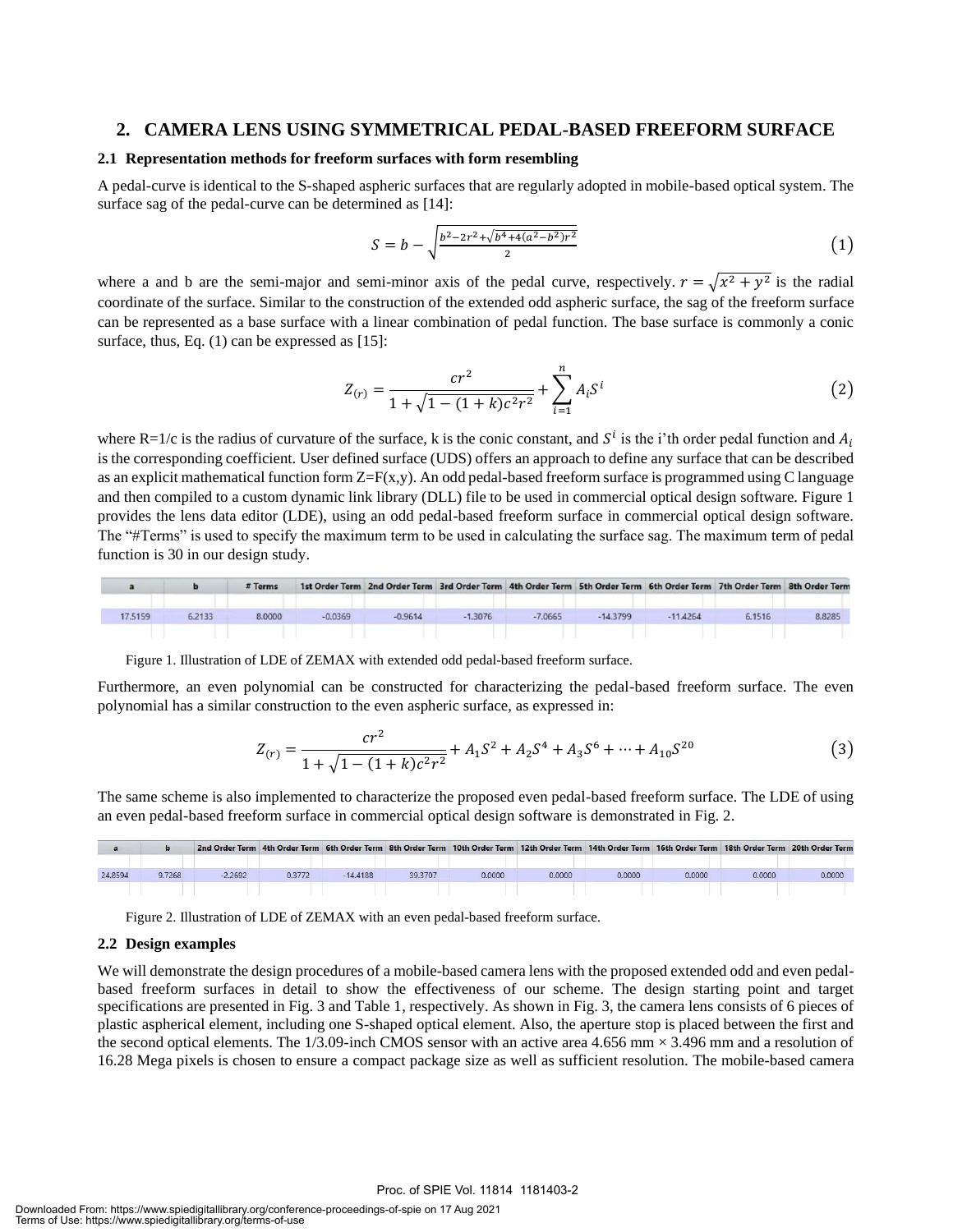lens is aiming to provide wide angle field of view (FoV) around  $120^{\circ}$  ~ $125^{\circ}$ , and the f-number is around 2.0 to the performance of enhancing low-light images.



Figure 3. Starting point of the optical system.

Table 1. The target specifications of the mobile-based camera lens.

| <b>Parameters</b>        | Values                         |  |  |  |  |
|--------------------------|--------------------------------|--|--|--|--|
| f-number                 | 2.0                            |  |  |  |  |
| Diagonal Fo <sub>V</sub> | $120^{\circ} \sim 125^{\circ}$ |  |  |  |  |
| Total length             | $<$ 5.5 mm                     |  |  |  |  |
| Working spectrum         | $486$ nm ~ 656 nm              |  |  |  |  |
| Sensor size              | 1/3.09"                        |  |  |  |  |
| Active area of sensor    | 4.656 mm $\times$ 3.496 mm     |  |  |  |  |

The optimization process can be mainly divided into two steps. The first step of using the starting point of the camera lens is to correct primary aberrations and meet the target specifications by adopting aspheric surfaces. The second step is further optimizing the system to enhance the imaging quality by employing the proposed pedal-based freeform surfaces. During the optimization process, the S-shaped aspheric surface is converted to pedal-based freeform surface one by one aiming to afford reliable convergence during the optimization process. Meanwhile, we utilize the least squares fitting algorithm to obtain a close-fitting pedal-based freeform surface.

In the first example, a highly compact camera lens with well-performing imaging quality is designed by extended odd pedal-based freeform surfaces to meet stringent design requirements. Figure 4(a) depicts the layout of the optimized extended odd pedal-based freeform camera lens. The designed camera lens utilizes eight even aspheric surfaces and four extended odd pedal-based freeform surfaces. The FoV of the optical system is 121°, the f-number is 2.06, and the total track of the length is about 5.4mm, which demonstrates a compact package size. The modulation transfer function (MTF) values of all the fields shown in Fig. 4(b) are greater than 0.19 at 220 lp/mm. The distortion grid of the optical system is illustrated in Fig. 4(c). The maximum distortion is about 24.7%. It should be emphasized that the image distortion is challenging to correct due to the large FoV. Nevertheless, it can be further corrected by employing an image-processing algorithm.

Proc. of SPIE Vol. 11814 1181403-3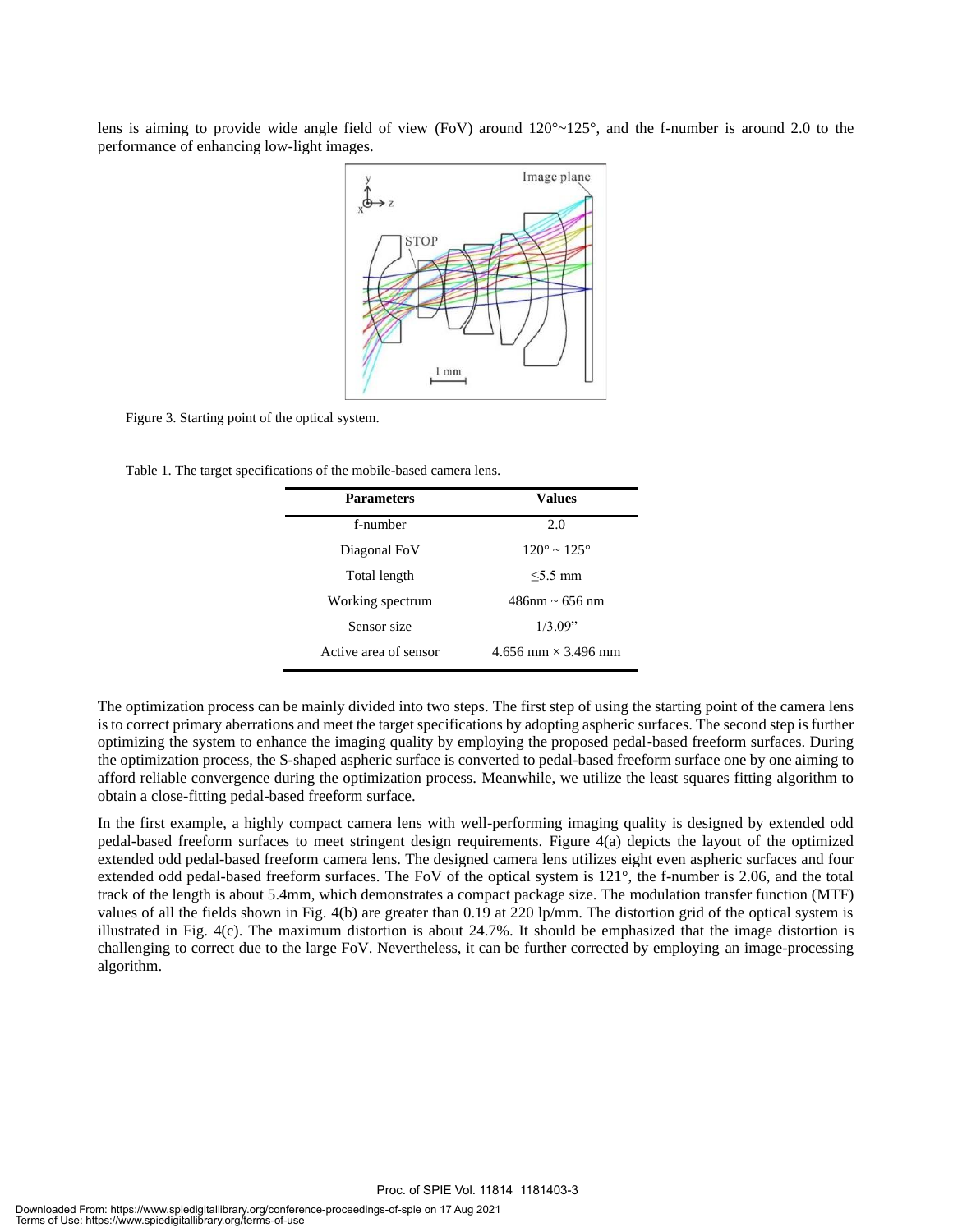

Figure 4. (a) Optical layout; (b) polychromatic MTF plots and (c) distortion grid for the extended odd pedal-based freeform camera lens.

To verify the roughness of the proposed freeform surface description, in the second example, we further design a mobilebased camera lens using an even pedal-based freeform surface. The final even pedal-based freeform camera lens is obtained after optimization, as shown in Fig. 5(a). The freeform surfaces are placed at the first surface of the first element as well as the first and second surfaces of the last element. The FoV of the optical system is 121°, the f-number is 2.06, and the total track of the length is about 5.3mm. Figure 5(b) illustrates the MTF of the freeform camera lens after utilizing freeform surfaces. The distortion grid of the freeform camera lens is shown in Fig. 5(c), and its maximum distortion is about 24.4%.



Figure 5. (a) Optical layout; (b) polychromatic MTF plots and (c) distortion grid for the even pedal-based freeform camera lens.

#### **3. ANAMORPHIC CINEMA LENS USING ASYMMETRICAL FREEFROM SURFACE**

#### **3.1 Statement of the problem**

A rotationally symmetric optical system produces an image with 1.33 aspect ratio when capturing with a 4:3 aspect ratio sensor. 16:9 is the standard for most digital cameras in video mode and it is the most popular format of the video. It is critical to display clear and undistorted video images for the 16:9 aspect ratio. There are two ways to display 16:9 video on a 4:3 video source, and some certain compromises are required. As shown in Fig. 6(a), black bars are added on the left and right sides of the displayed image. Alternatively, the displayed image should be cropped from the picture or video to meet the 16:9 wide screen movie format requirement because the camera aspect ratio 4:3 does not match the wide screen aspect ratio, as demonstrated in Fig. 6(b). It means masking the top and bottom of each frame, thus sacrificing vertical resolution and vertical FoV are inevitable.

Nevertheless, because of the unique characteristics, anamorphic lens should be a good means to provide a 1.77:1 ratio in a 4:3 aspect format without sacrificing resolution. To produce a 16:9 wide screen image or movie, a 1.33× anamorphic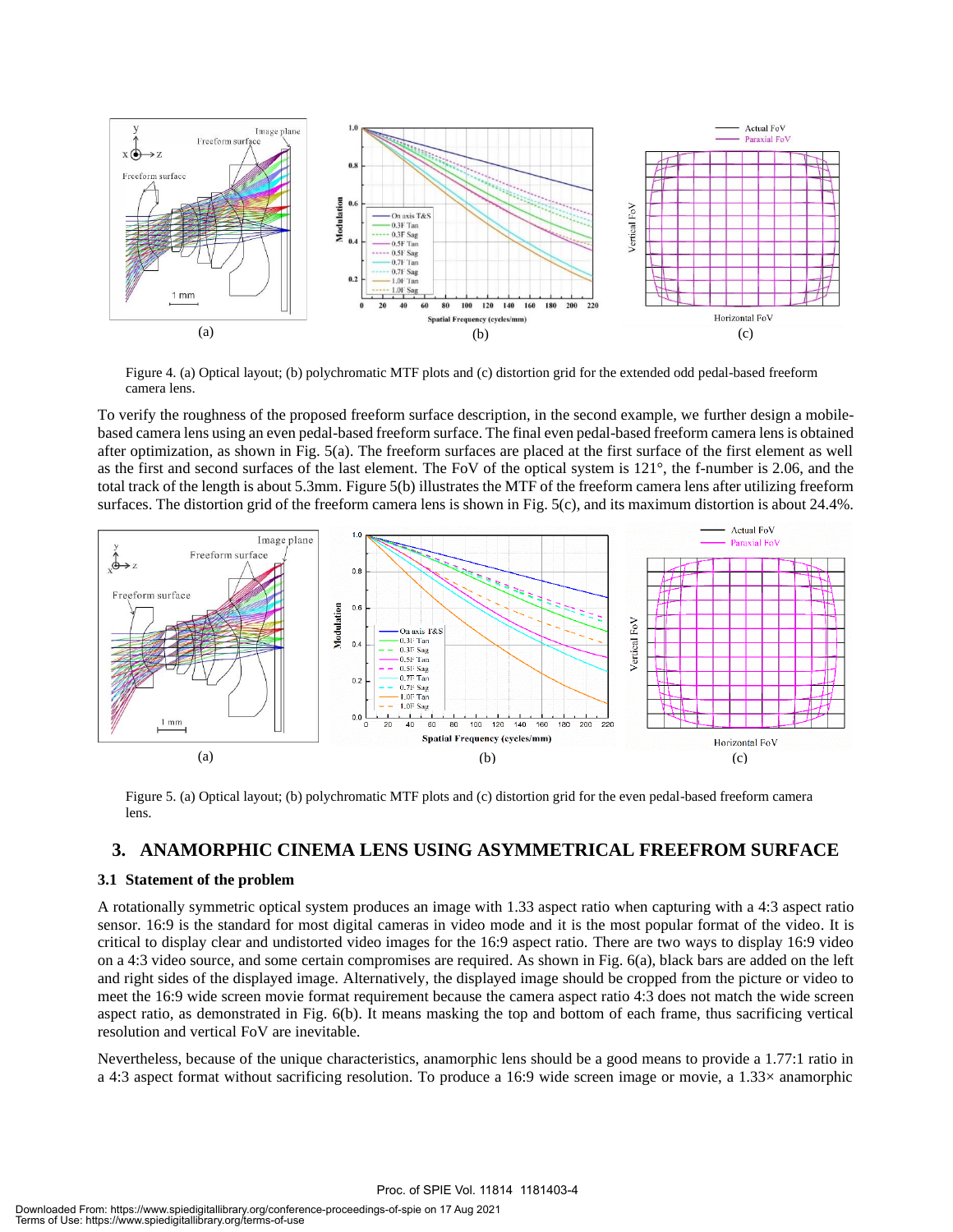lens is required. To achieve this, compared with the traditional rotationally symmetric optical system, the anamorphic lens squeezes the horizontal information from the user's scene to fit the constraint of the sensor's physical size. However, an anamorphic set is usually used in conjunction with the main camera, which enables the capture of a wide screen image format in a 4:3 aspect ratio. It would be extremely desirable to develop a cinematic lens in mobile-based applications.



Figure 6. Widescreen image captured on a 4:3 aspect ratio sensor with a rotationally symmetric lens. (a) the black bars are added on the left and right sides to accommodate 16:9 wide screen video format; (b) the top and bottom of the image go unused to accommodate a super wide-angle image 4:3 to 16:9 wide screen movie format.

#### **3.2 Design strategy**



Figure 7. Illustration of the FoV (a) maintaining in the vertical direction and (b) suppression in the horizontal direction.

As mentioned above, the feature of the anamorphic lens is aimed at compressing horizontal information from the user scene, while maintaining the same vertical information. Considering the simplistic anamorphic lens; it comprises of two groups of optical elements with double curvature surfaces, which have different radii of curvature in two perpendicular symmetry planes, such as cylindrical surface, toroidal surface, gradient index optics or different prism pairs. The design methodology of an anamorphic lens is shown in Fig. 7. It demonstrates the operating principle of the strategy for capturing more horizontal information with double curvature surfaces. It is indicated that the lens group possesses no power in y-z plane and optical power in x-z plane. Incorporating the double curvature surfaces group into the camera lens enables it to be capable of meeting the constraint of squeezing a horizontal scene within a certain ratio. For a mobile-based cinematic lens, the anamorphic ratio (AR) is defined as the ratio of the system focal lengths in the orthogonal x-z and y-z planes of symmetry in the paraxial approximation:

$$
AR_{paraxial} = \frac{f_{xoz}}{f_{yoz}}\tag{4}
$$

Due to the influence of aberrations, there is a variation on AR if the non-paraxial approximation. In the object space, each field can be described by  $(\theta_x, \theta_y)$ , which are the angles between the bundle of rays and the system axis. Many bundles of

#### Proc. of SPIE Vol. 11814 1181403-5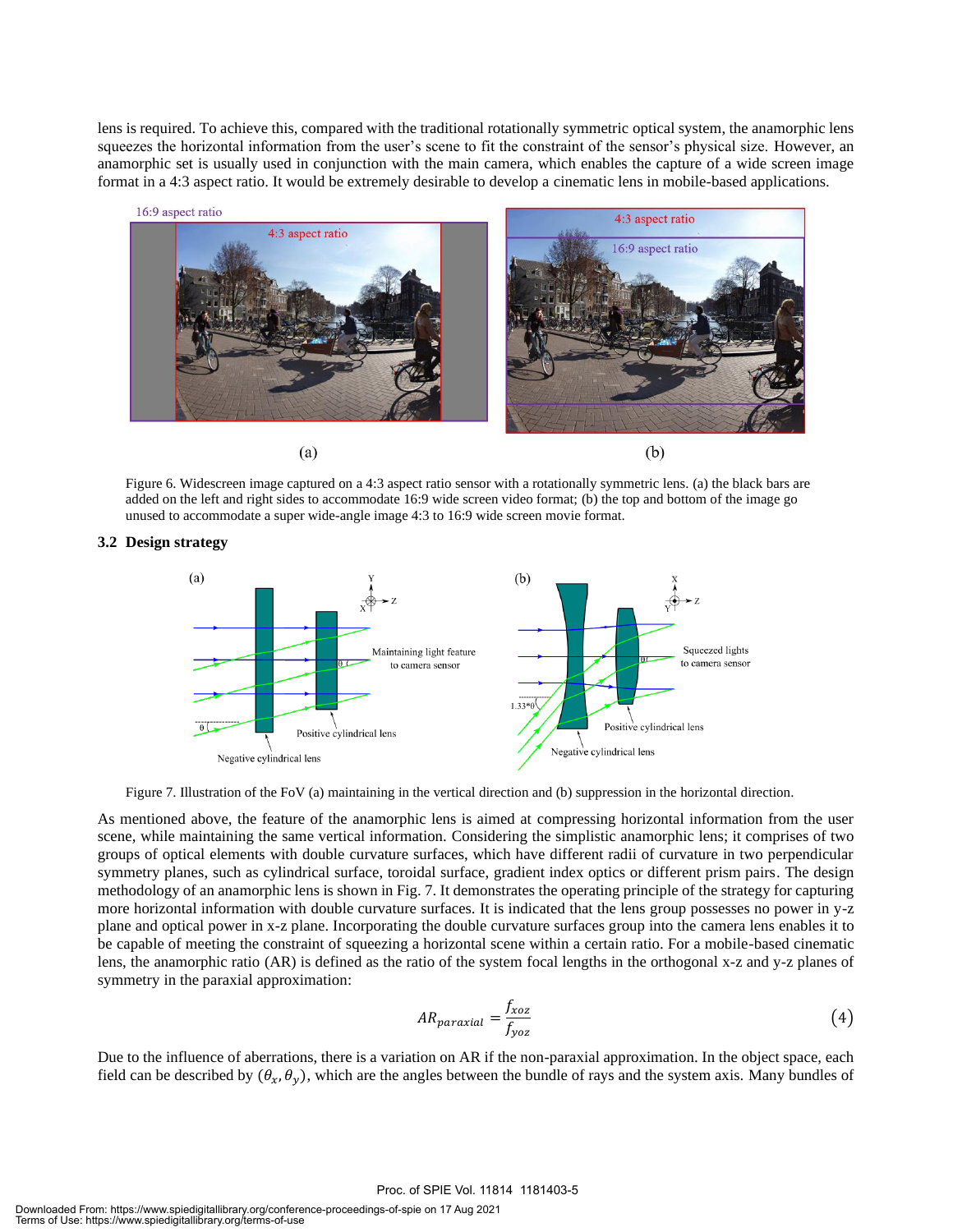rays with different directions enter the imaging system and reach the detector. Each position can be described by  $(h_x, h_y)$ , which is the lateral position of the corresponding ray at the image plane. Thus, any ray entering the imaging system can be solely described by a mapping from  $(\theta_x, \theta_y)$  to  $(h_x, h_y)$ . For a given field indexed as  $(i, j)$ , each focal length in x- and ydirections of its corresponding image position can be expressed as:

$$
\begin{cases}\nf_{x(i,j)} = \frac{H_{x(i,j)}}{\tan(\theta_{x(i,j)})} \\
f_{y(i,j)} = \frac{H_{y(i,j)}}{\tan(\theta_{y(i,j)})}\n\end{cases}
$$
\n(5)

From Eq. (5), we obtain the AR for a specified filed:

$$
AR_{(i,j)} = \frac{f_{x(i,j)}}{f_{y(i,j)}}
$$
(6)

#### **3.3 Design example and optical performance analysis**

In our study, to realize optical powers differently along different axes, an xy polynomial is employed to generate different optical powers in two orthogonal planes of symmetry. The double curvature surface is symmetric about the XOZ and YOZ planes respectively, so the odd power coefficients of x and y in the polynomial are set to zeros, therefore, the expression of the polynomial is:

$$
Z = \frac{cr^2}{1 + \sqrt{1 - (1 + k)c^2r^2}} + a_{02}x^0y^2 + a_{20}x^2y^0 + a_{04}x^0y^4 + a_{22}x^2y^2 + a_{40}x^4y^0 + \cdots
$$
 (7)

where the  $a_{02}$ ,  $a_{20}$ ,  $a_{04}$ ,  $a_{22}$ , and  $a_{40}$  are the term coefficients in the xy polynomial expression.

A promising starting point for mobile-based cinematic lens is lacking. Moreover, by taking the speed and convergence aspects into consideration, we adopt the following design strategy. In the first step of optimization, the AR under the paraxial approximation needs to be achieved, avoiding any stagnation. Only the biased fields along the tangential and sagittal directions are sampled. The cylindrical surfaces are adopted to obtain a certain AR. The other surfaces are aspherical surfaces to correct first-order aberrations. Following the intermediate stage of optimization, the cylindrical type surfaces are replaced with anamorphic aspheric surfaces, and the radii in the vertical direction are also set as variables to correct the aberrations in this direction. The sample fields are added across the entire FoV as the optimization process progressed. At the final stage of optimization, the anamorphic aspheric surfaces are converted to xy polynomial surface to further improve the image quality of the system.



Figure 8. AR at each field position for the cinematic lens design. The top panel is the AR sliced along the x axis with  $y =$ 19.5°, and the right panel is the AR sliced along the y axis with  $x = 21^\circ$ .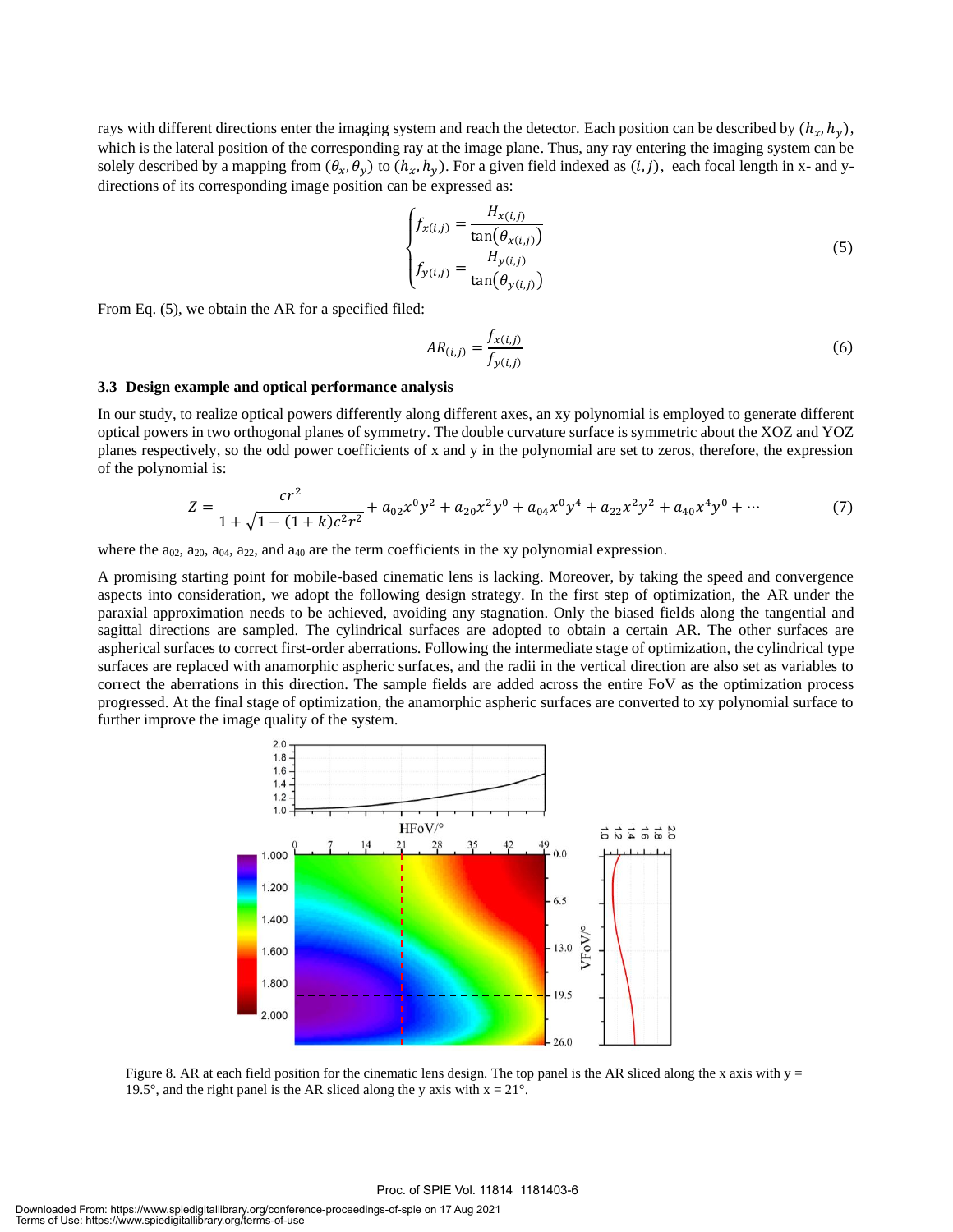To quantitatively analyze the performance of the cinematic lens, the image quality is assessed. Because of the symmetry of the freeform lens, only one quadrant is plotted. The horizontal field and the vertical field are divided into 21 by 21. Following Eqs. (5)-(6), the AR is calculated. Figure 8 shows the two-dimensional (2D) various AR distribution of the cinematic lens. With the design AR of 1.33 for the anamorphic cinema lens, our results correspond to a range of AR between 1.01 and 1.99 due to the variation of distortion across the entire FoV. The AR is about 1.33 at the center FoV, and the ratio increases as it approaches to the peripheral field along the horizontal FoV. Nevertheless, this ratio reduces as it nears to the edge field along the vertical FoV. The red line represents the AR is computed along the  $x = 21^\circ$ , the AR is varied from 1.11 to 1.46; and the black line represents the AR which is computed along  $y = 19.5^\circ$ . It rises from 1.02 to 1.58. As shown in Fig. 9, the tangential MTF and sagittal MTF are mapped across the full field at 110 lp/mm spatial frequency. The MTF values are over 0.45 at 0.8 field. It is demonstrated that the MTFs are gradually diminishing across the entire FoV. Thus, the smoothness of the MTF indicates that the xy polynominal surface is smooth over the entire FoV.



Figure 9. Field map of (a) Tangential MTF and (b) sagittal MTF for mobile-based cinematic lens.

Figure 10 further demonstrates 2D relative illumination (RI), which is calculated as the ratio of the peripheral intensity to the central intensity. It can be observed that due to the wide FoV and large image size, the RI can be significantly decreased. Figure 10(a) gives the RI along the  $x=0$  mm and  $y = 0$  mm. As illustrated in this figure, the RI value, which is denoted by blue line, is over 44.3% along x=0 mm, while the RI value which is represented by red line, is over 27% along y=0 mm. The RI as a function of diagonal FoV is shown in Fig. 10(b). The RI value in the peripheral field is over 15.9%.



Figure 10. (a) Relative illumination produced by the cinematic lens, and the corresponding relative illumination curves along the lines  $x = 0$  mm and  $y = 0$  mm; (b) the corresponding relative illumination along diagonal FoV.

#### Proc. of SPIE Vol. 11814 1181403-7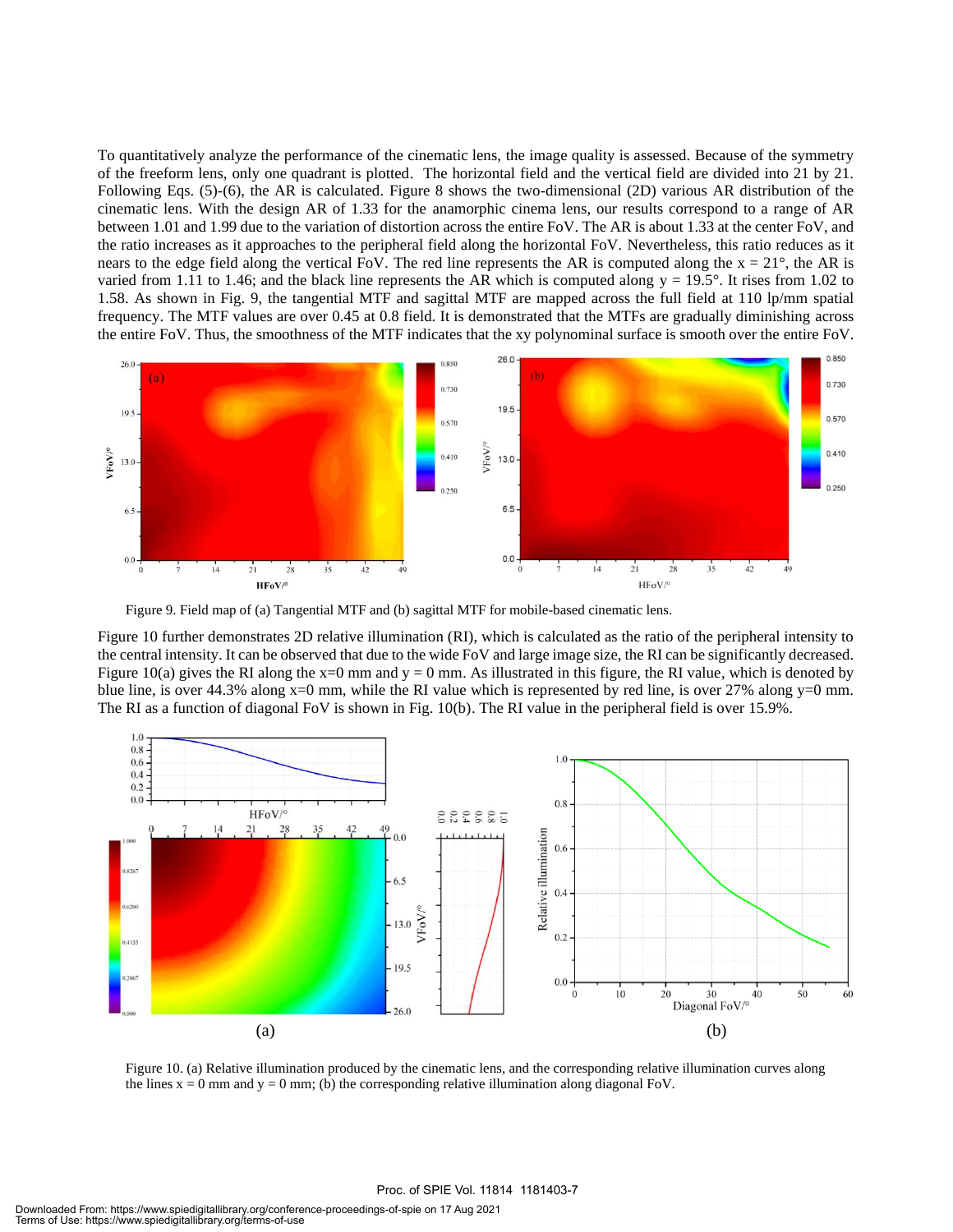The root-mean-square (RMS) spot size has been using as one of the main factors in considering the superposition of primary and high order aberrations. The RMS spot size is assessed over the full FoV as shown in Figure 11(a). The RMS spot radii is within the range of  $0 \mu$ m to 6 $\mu$ m and the maximum spot radius appears at the corner field. Additionally, one of the key parameters of the camera lens for mobile applications is lateral color, which is defined as:

$$
\Delta Z_{F-C} = \sqrt{(x_F - x_C)^2 + (y_F - y_C)^2}
$$
\n(8)

where  $(x_F, y_F)$  represents the position of the principal rays for blue light at the image plane, and  $(x_C, y_C)$  denotes the position of the principal rays for red light at the image plane. According to Eq. (8), we can calculate the lateral color field map, as shown in Fig. 11(b). The lateral color ranges from 0 to 4.4 µm over the full FoV. The result shows that a large lateral color occurs at the marginal region along  $x = 0$  mm. A small lateral color on the marginal region along  $y = 0$ mm is offered for this design.

As demonstrated above, the proposed design strategy and optimization approach yield a promising design of a highperformance mobile-based cinematic lens.



Figure 11. (a) RMS spot size and (b) lateral color field maps for the cinematic lens.

#### **4. CONCLUSIONS**

In conclusion, we developed a geometric shape modeling scheme to represent the symmetric freeform optical surface in mobile-based camera lens, which includes at least one S-shaped element. Associated with the S-shaped modeling scheme, the superiority was demonstrated in two challenging design cases utilizing odd and even pedal-based symmetric freeform surfaces. Also, we reported a mobile-based camera lens using anamorphic freeform surfaces with 1.33× AR in the paraxial calculation. The detailed two-dimensional image qualities were illustrated and discussed. We expect that this design is particularly attractive for utilization in the motion picture industry.

#### **REFERENCES**

- [1] R. Wu. L. Yang, Z. Ding, L. Zhao, D. Wang, K. Li, F. Wu, Y. Li, Z. Zheng, and X. Liu, "Precise light control in highly tilted geometry by freeform illumination optics," Opt. Lett. 44(11), 2887-2890 (2019).
- [2] D. A. Bykov, L. L. Doskolovich, A. A. Mingazov, and E. A. Bezus, "Optics mass transportation problem in the design of freeform optical elements generating far-field irradiance distributions for plane incident beam," Appl. Opt. 58(33), 9131-9140 (2019).
- [3] X. Mao, S. Xu, X. Hu, and Y. Xie, "Design of a smooth freeform illumination system for a point light source based on polar-type optimal transport mapping," Appl. Opt. 56(22), 6324-6331 (2017).
- [4] J. Stock, A. Broemel, J. Hartung, D. Ochse, and H. Gross, "Description and reimplementation of real freeform surfaces," Appl. Opt. 56(3), 391-396 (2017).
- [5] Y. Nie, R. Mohedano, P. Benitez, J. Chaves, J. Minano, H. Thienpont, and F. Duerr, "Multifield direct design method for ultrashort throw ratio projection optics with two tailored mirrors," Appl. Opt. 55(14), 3794-3800 (2016).